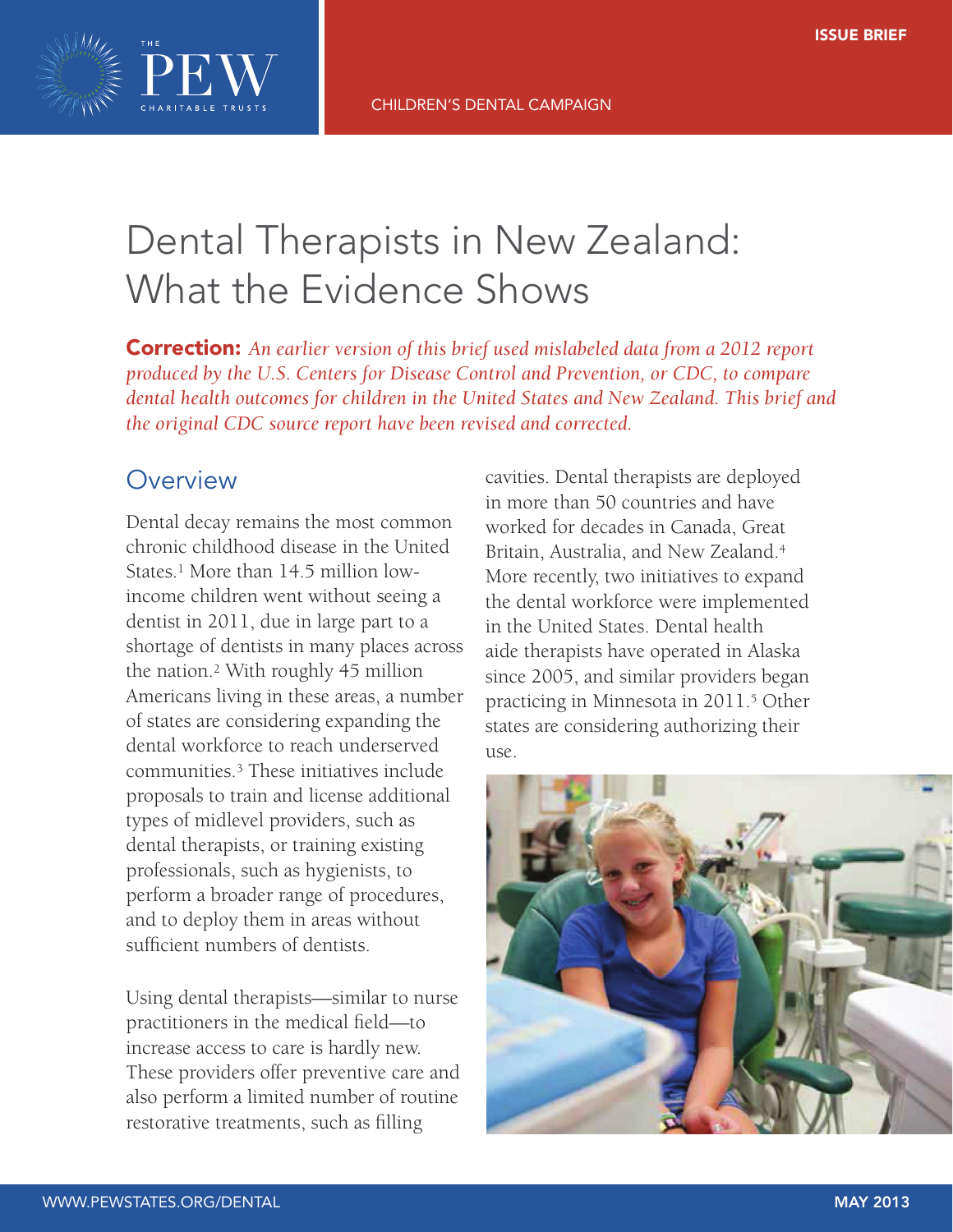In 2012, a review of more than 1,100 studies showed that dental therapists across the globe offer quality care.6 Further, nothing in the scientific literature notes any problems with the care these professionals provide.

New Zealand has employed dental therapists since 1921, longer than any other country. Working mainly in primary schools, these providers contribute to a high level of access to care for that nation's elementary school-age children.7 This brief provides an overview of New Zealand's program and offers insights for U.S. policymakers about how midlevel providers can increase children's access to dental care through a schoolbased system that expands the dental team by utilizing dental therapists.

### History of New Zealand's Dental Therapists

Public health officials in New Zealand first noted high levels of untreated tooth decay among children in the early 20th century. The poor oral health of World War I recruits convinced the government and the dental profession of the need for more effective dental care, particularly for children.8 These findings helped lead to the creation of the School Dental Service (now the Community Oral Health Service), a program that trained dental nurses to offer routine preventive and restorative services in schools for children up to age 13.9

These dental nurses were first deployed in New Zealand in 1921 and initially worked exclusively within schools under the supervision of a dentist. These providers—known today as dental therapists—are authorized to perform a small set of procedures, particularly cleanings, fillings, and application of dental sealants, without a dentist being on-site or examining the patient first, but a dentist is on call to consult if needed. This system ensures that children receive care without the delays that can result from requiring that a dentist be present.

Today, dental therapists provide care for children from infancy through age 18; they must have a written agreement with a dentist that allows them to seek advice and refer patients with needs outside their scope of practice. They may practice in both public and private settings, but most continue to work in elementary schools.10

# Training Criteria

As the profession of dentistry has modernized, the training and education of dental therapists in New Zealand has evolved. Today's curriculum is a threeyear program combining dental hygiene and dental therapy, $11$  and graduates can register with the Dental Council of New Zealand as therapists, hygienists, or both. With this training, these providers can assess and clean teeth, diagnose common oral health problems, educate patients on decay prevention, drill and fill decayed teeth, and extract primary (baby) teeth.12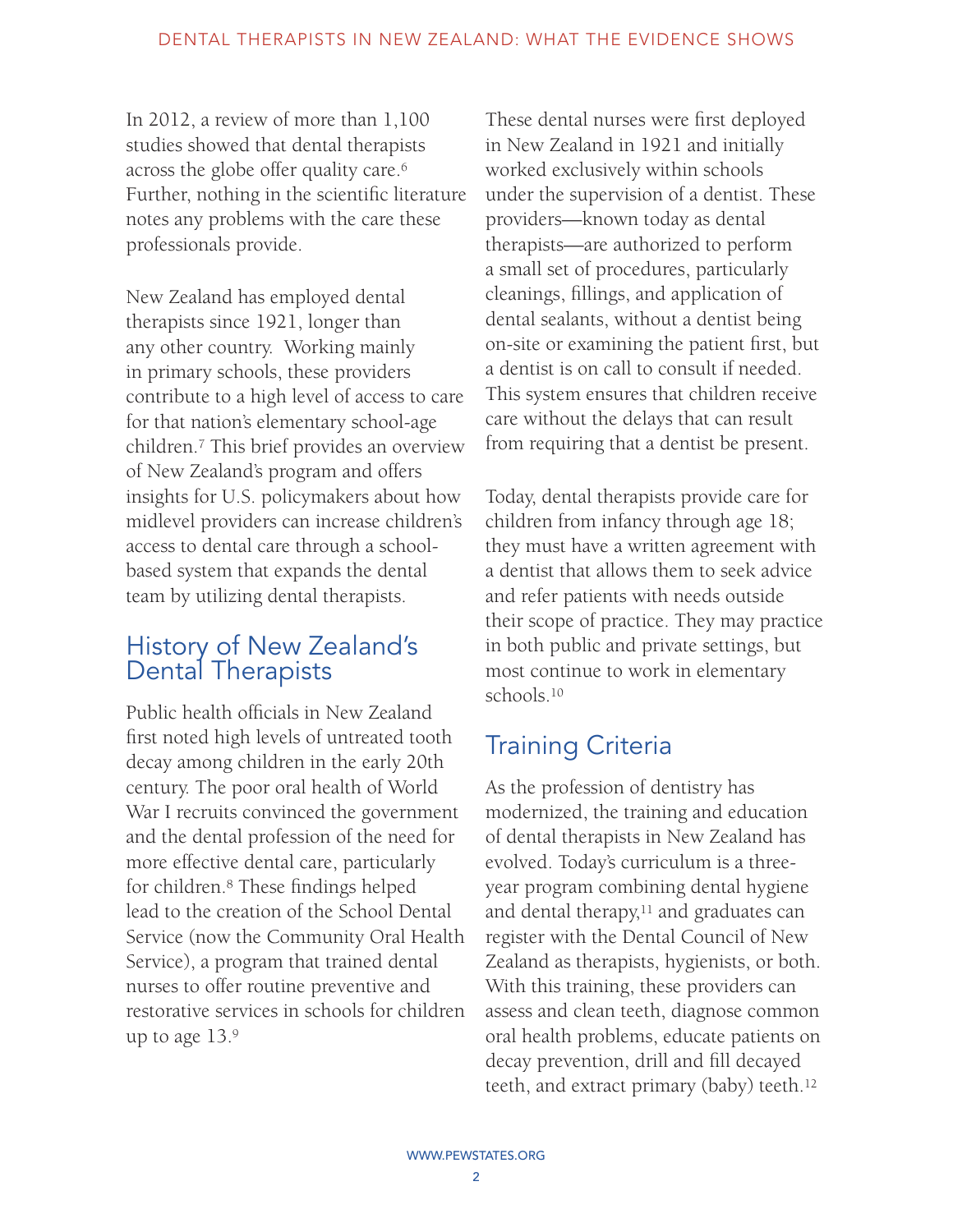### Children's Dental Care Access in New Zealand

All children, from birth through age 18, can receive publicly funded dental care from dental therapists.13 In 2011, 843 licensed therapists provided services across the country.14 Between infancy and age 13, children receive care within the Community Oral Health Service. Adolescents are cared for mostly by

private dentists, and no publicly funded universal dental coverage is offered for adults.

Dental therapists work mainly in elementary school-based clinics. According to 2009 data, 90 percent of elementary school-age children had a dental visit during the previous year.15 In 2009, 81 percent of New Zealand children in the 2-17 age group received

#### TABLE 1 ACCESS TO DENTAL CARE: NEW ZEALAND AND THE UNITED STATES

|                                                                                        | New Zealand                                                              | <b>United States</b>                                            |  |
|----------------------------------------------------------------------------------------|--------------------------------------------------------------------------|-----------------------------------------------------------------|--|
| Universal dental<br>coverage for children                                              | <b>YES</b>                                                               | N <sub>0</sub>                                                  |  |
| Universal dental<br>coverage for adults                                                | <b>NO</b>                                                                | N <sub>0</sub>                                                  |  |
| School-based<br>dental programs                                                        | Serving most elementary schools<br>(preventive and restorative services) | Serving some schools<br>(mostly limited to preventive services) |  |
| Percentage of children ages 2-4<br>who saw a dental care provider<br>in the last year  | 31% (2010)<br>60% (2009) <sup>i</sup>                                    |                                                                 |  |
| Percentage of children ages 2-17<br>who saw a dental care provider<br>in the last year | 81% (2009)                                                               | 51% (2010) <sup>iv</sup>                                        |  |

i. New Zealand Ministry of Health, *Our Oral Health–Key Findings of the 2009 New Zealand Oral Health Survey, 2010*. Chapter 7, Table 93.

ii. Agency for Healthcare Research and Quality. Table 2.2: Percent of Children Age 2-17 with a Dental Visit in the Past Year: United States, 2010. Medical Expenditure Panel Survey Household Component Data. Generated May 9, 2013. [meps.ahrq.gov/mepsweb/](meps.ahrq.gov/mepsweb/data_stats/quick_tables_results.jsp?component=1&subcomponent=0&year=2010&tableSeries=-1&searchText=dental&searchMethod=1&Action=Search) [data\\_stats/quick\\_tables\\_results.jsp?component=1&subcomponent=0&year=2010&tableSeries=-1&searchText=dental&search-](meps.ahrq.gov/mepsweb/data_stats/quick_tables_results.jsp?component=1&subcomponent=0&year=2010&tableSeries=-1&searchText=dental&searchMethod=1&Action=Search)[Method=1&Action=Search](meps.ahrq.gov/mepsweb/data_stats/quick_tables_results.jsp?component=1&subcomponent=0&year=2010&tableSeries=-1&searchText=dental&searchMethod=1&Action=Search).

iii. New Zealand Ministry of Health, *Our Oral Health–Key Findings of the 2009 New Zealand Oral Health Survey*, 2010. Chapter 7, Table 93.

iv. Agency for Healthcare Research and Quality, Table 2.2: Percent of Children Age 2-17 with a Dental Visit in the Past Year: United States, 2010. Medical Expenditure Panel Survey Household Component Data. Generated May 9, 2013. [meps.ahrq.gov/mepsweb/](meps.ahrq.gov/mepsweb/data_stats/quick_tables_results.jsp?component=1&subcomponent=0&year=2010&tableSeries=-1&searchText=dental&searchMethod=1&Action=Search) [data\\_stats/quick\\_tables\\_results.jsp?component=1&subcomponent=0&year=2010&tableSeries=-1&searchText=dental&search-](meps.ahrq.gov/mepsweb/data_stats/quick_tables_results.jsp?component=1&subcomponent=0&year=2010&tableSeries=-1&searchText=dental&searchMethod=1&Action=Search)[Method=1&Action=Search](meps.ahrq.gov/mepsweb/data_stats/quick_tables_results.jsp?component=1&subcomponent=0&year=2010&tableSeries=-1&searchText=dental&searchMethod=1&Action=Search).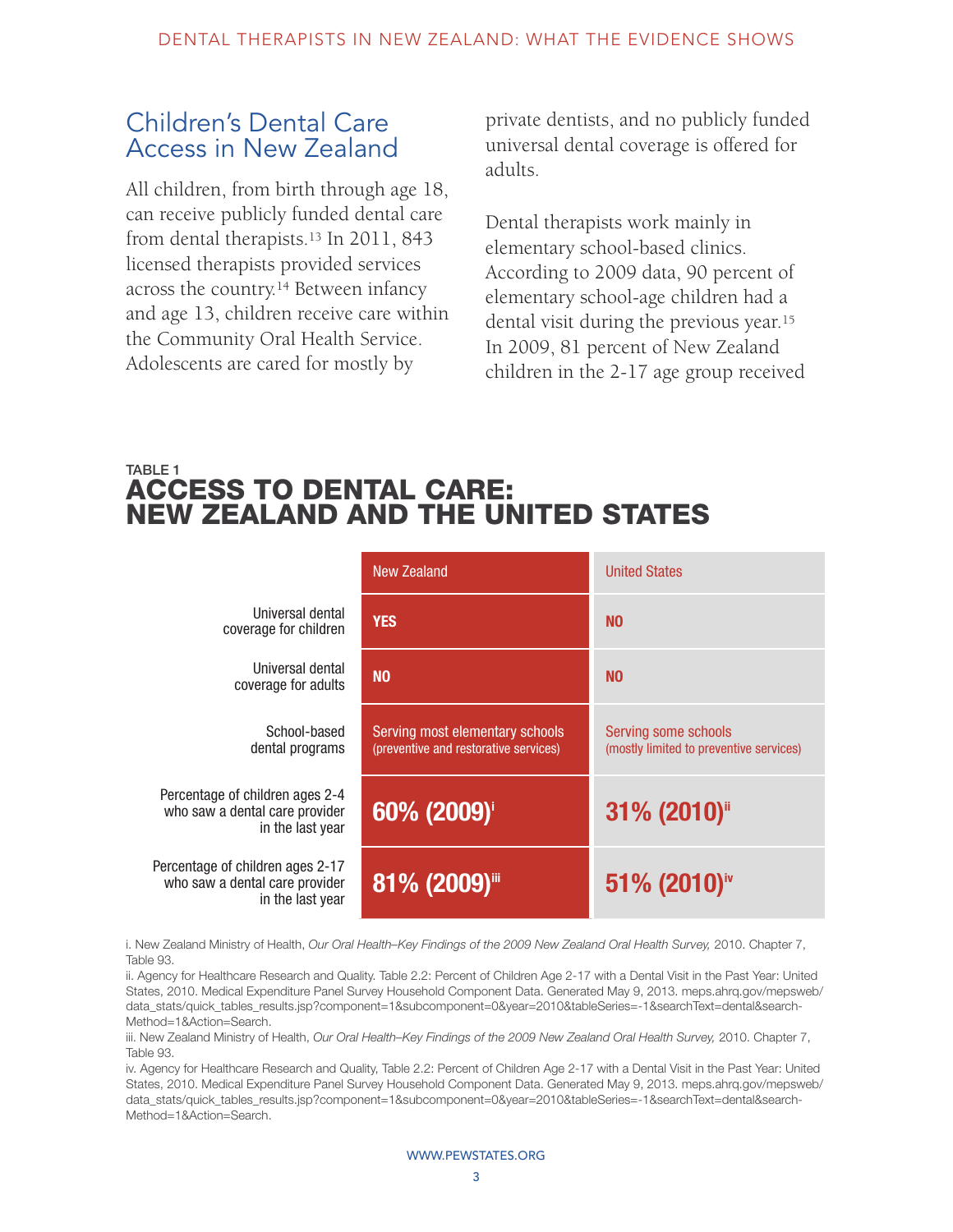dental care during the previous year, compared with only 51 percent of U.S. children in the identical age group in 2010.16

Among low-income children, differences in access to dental care are even greater. In 2009, about 72 percent of New Zealand's poorest 2- to 17-year-olds had a dental visit during the previous year.17 In contrast, in 2010 the figure was only 39 percent for U.S. children living at or below the poverty line.18 Despite the fact that Medicaid covers many lowincome children in the United States, access to dental insurance does not necessarily equal access to care. Although both countries continue to face access disparities across socioeconomic groups, data suggest that in New Zealand, a school-based delivery system using dental therapists plays a role in minimizing these gaps for low-income children.

In addition, New Zealand's preschoolage children are much more likely to see a dental provider. In 2009, almost 60 percent of that nation's 2- to 4-year-olds had a dental visit in the previous year,<sup>19</sup> while in 2010, the comparable rate for U.S. 2- to 4-year-olds was 31 percent.<sup>20</sup>

In order to improve access to care for preschool- and high school-age children, New Zealand recently relocated some clinics from elementary schools to community-based settings, such as health clinics, and transitioned others to mobile units. All children and adolescents can receive care in these settings regardless of

age or socioeconomic status or whether they attend a public or private school.

# Oral Health Status

Since 1976, New Zealand has been conducting periodic oral health surveys and using the findings to improve its dental delivery system.21 The most recent survey (2009) describes improvements in oral health over time as well as areas where changes are warranted, including the need to increase prevention efforts for preschool-age children and to tackle persistent disparities in oral health, .<br>particularly for children of Māori and/ or Pacific ethnicity.22 New Zealand is increasing efforts to recruit dental therapy students from the Māori population.<sup>23</sup>

New Zealand's data offer insight into how a different approach to care delivery compares with the United States in terms of health outcomes. It is difficult to make perfect comparisons between the two countries because the age brackets for which each country reports data and the time frames of their surveys differ. The United States conducts surveys over several years. (The most recent U.S. data for 2- to 4-year-olds and for the status of permanent teeth in older children are from 1999 through 2004.)

Some important measures of oral health status in children are the rates of untreated decay and extent of decay, as well as missing permanent teeth due to cavities. Data for untreated decay rates are shown in Table 2.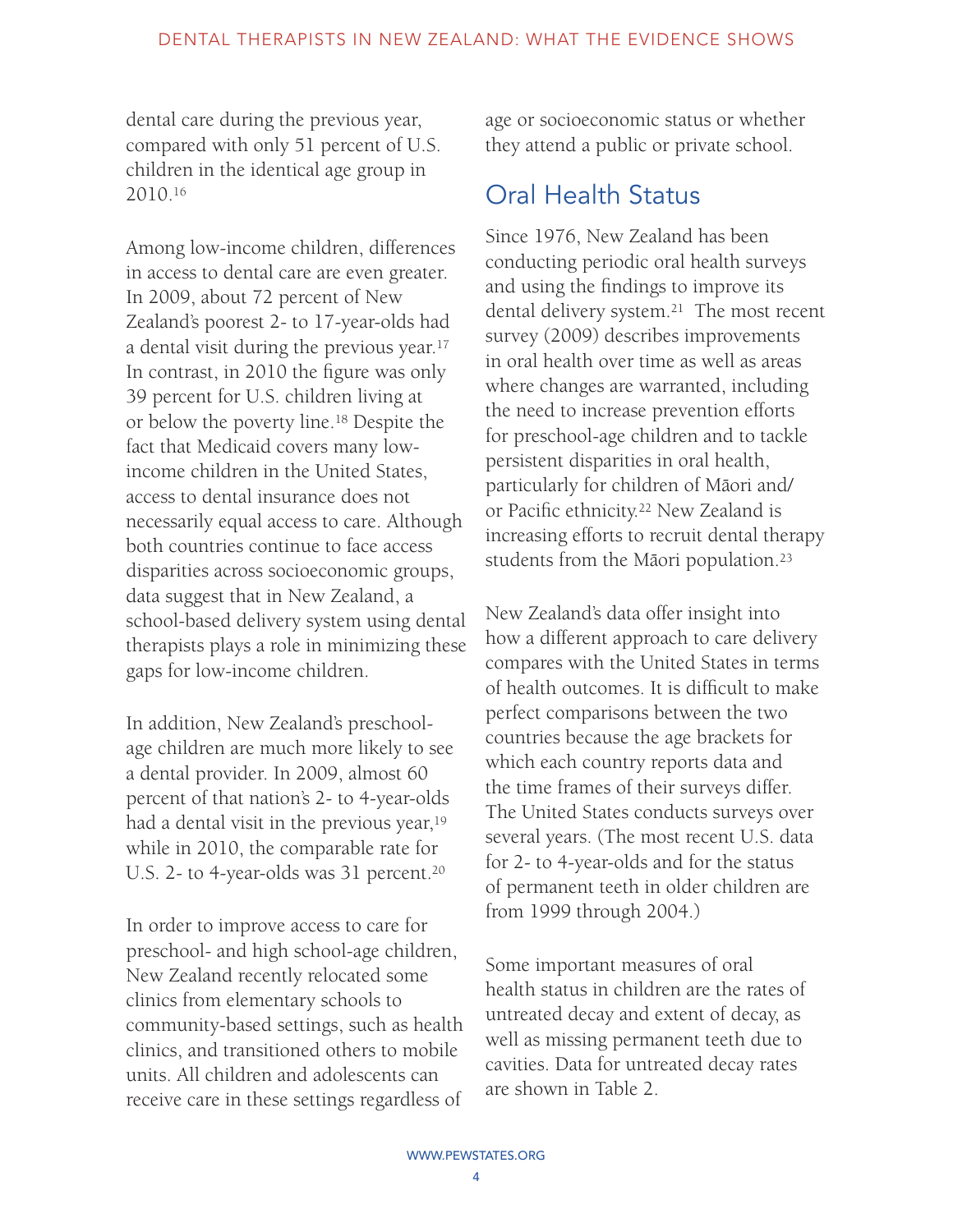Data also suggest that New Zealand has reduced the extent of tooth decay to levels at least as low as those of the United States. One widely used measure is the number of decayed, missing, or filled teeth, or DMFT, that a person has had—signaling a failure of prevention efforts. By this measure, New Zealand has achieved a similar outcome to the United States, and appears to do a better job of preventing the need for permanent tooth extractions. Of particular note is that in 2009, it was rare for New Zealand 12- to 17-year-olds to have any missing teeth due to decay.24 The most recent U.S. data show that for every 100 12- to 19-yearolds, seven teeth were missing due to decay.25

While both countries can and should do better in addressing decay, it is significant that New Zealand achieves comparable performance to the United States on these two measures—prevalence of untreated decay and DMFT—with a substantially more cost-effective system of dental care for children. Training costs and salaries for dental therapists are much lower than for dentists. To use an American example, in Minnesota the cost of a 28-month dental therapy training program is \$65,500 while a four-year dental school in Minnesota averages \$160,000.26 In a nonprofit practice in Minnesota, dentists are paid \$75 per hour while dental therapists are paid \$35 per hour.<sup>27</sup>

# Prevention

Prevention is a crucial component of New Zealand's dental health programs. Its Ministry of Health has taken many steps to improve preventive services, including encouraging medical providers to integrate oral health into routine care. For example, "well child" visits, which are free from birth through age 5, also

#### TABLE 2 ORAL HEALTH STATUS (New Zealand: 2009i ; U.S.: 1999-2004, 2005-2008ii)

#### Prevalence of Untreated Decay



i. For New Zealand children: New Zealand Ministry of Health, *Our Oral Health–Key Findings of the 2009 New Zealand Oral Health Survey*, 2010. Chapter 5, Tables 51 and 69.

ii. For U.S. children ages 2-4 and 6-11: B.A. Dye et al. "Trends in oral health status: United States, 1988–1994 and 1999–2004," National Center for Health Statistics. Vital Health Statistics 11 (248), 2007, Tables 11 and 22. For U.S. children ages 12-19: B.A. Dye, X. Li, and E. Beltrán-Aguilar. "Selected Oral Health Indicators in the United States, 2005–2008." NCHS data brief, no. 96. Hyattsville, MD: National Center for Health Statistics, 2012, Figure 1.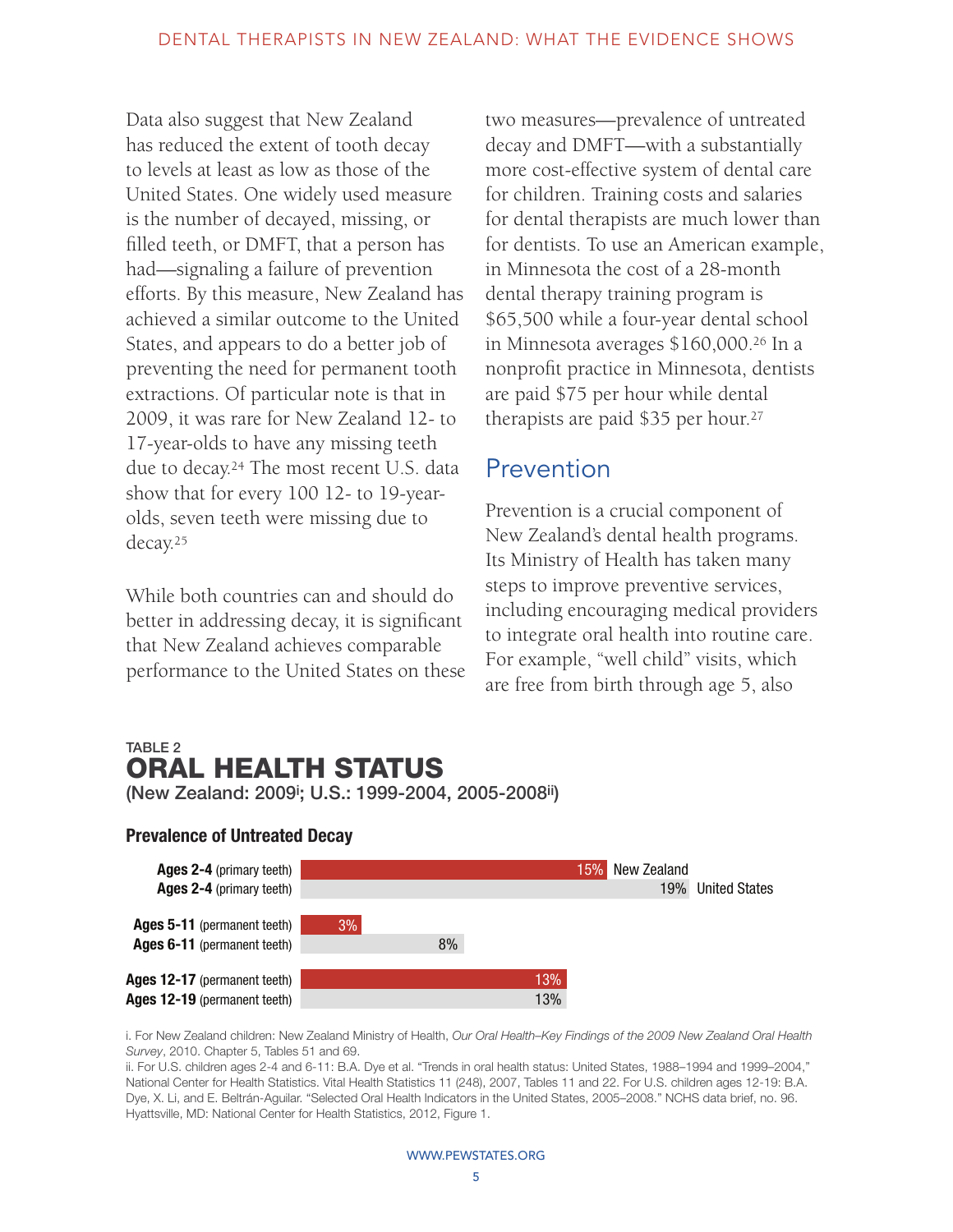include dental health assessments.28 The Community Oral Health Service provides additional preventive services, including fluoride varnish applications (a concentrated form of fluoride applied to a tooth's surface) for children at higher risk for decay.29 Dental therapists also provide preventive care such as applying sealants on molars and offering oral health education for families and children. The relocation of some dental clinics from schools to community-based settings or mobile units is another part of this effort to increase access to preventive services, especially for preschool- and high schoolage children.30

The significant rates of tooth decay in the United States and New Zealand reveal that neither country's system of care has effectively implemented all evidencebased prevention strategies. In 2003, New Zealand's Public Health Advisory

Committee released a report on child health inequalities by income in which the authors recommended reducing oral health disparities by improving socioeconomic conditions, increasing water fluoridation, using topical fluorides, reducing the consumption of refined carbohydrates, and improving oral health services.<sup>31</sup>

# **Conclusion**

The dental care systems in the United States and New Zealand could both do more to improve oral health services for children. New Zealand's one clear advantage is that it provides access to the vast majority of elementary school-aged children thanks to its more developed oral health infrastructure. That infrastructure includes a publicly funded system with school- and communitybased health centers staffed by personnel to manage the facilities as well as dental

### TABLE 3 AVERAGE NUMBER OF DECAYED, MISSING, AND FILLED PERMANENT TEETH (DMFT) AMONG 12- TO 19-YEAR-OLDS IN THE U.S. AND 12- TO 17-YEAR-OLDS IN NEW ZEALAND

|                                                        | <b>DMFT</b>   | <b>Decayed</b> | <b>Missing</b> | <b>Filled</b> |
|--------------------------------------------------------|---------------|----------------|----------------|---------------|
| <b>United States</b><br>12- to 19-year-olds, 1999-2004 | $2.6^{\circ}$ | 0.5            | 0.07           | 2.0           |
| <b>New Zealand</b><br>12- to 17-year-olds, 2009        | 1.9           | 0.2            | 0.00           | 1.7           |

SOURCE: New Zealand Ministry of Health, *Our Oral Health–Key Findings of the 2009 New Zealand Oral Health Survey, 2010,* tables 71 (untreated decay), 73 (filled), 75 (DMFT), p. 148 (missing teeth). B.A. Dye et al. "Trends in oral health status: United States, 1988–1994 and 1999–2004." National Center for Health Statistics. Vital Health Statistics 11 (248), 2007, Table 27.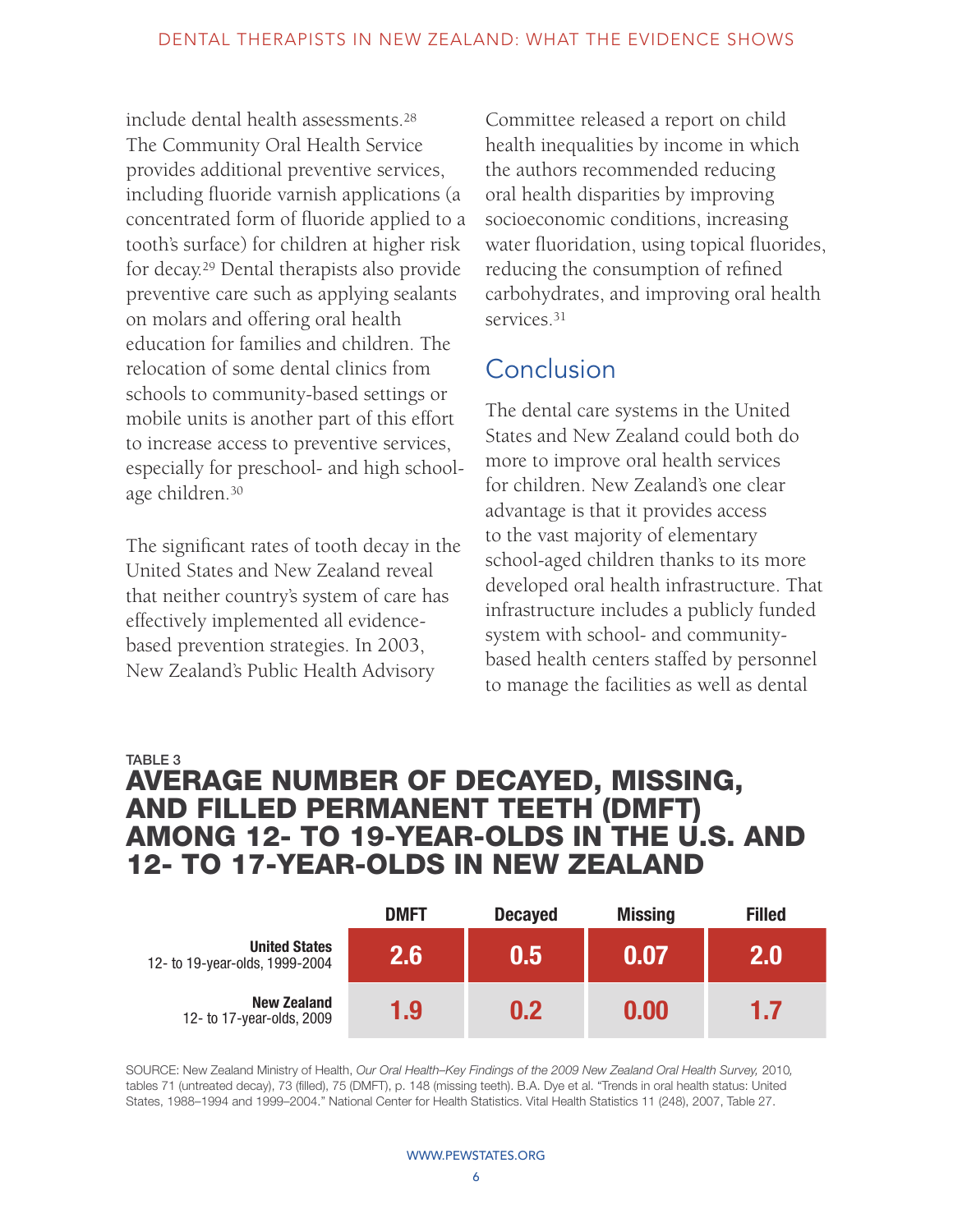therapists collaborating with dentists on call to confer if the need arises. Although both countries need to work to improve oral health outcomes for their youth, New Zealand is achieving outcomes similar to those in the United States using different providers and a far more cost-effective system of care.

Initiatives to employ dental therapists or other types of midlevel providers

present an opportunity to help people in U.S. communities where dentists are scarce or do not serve Medicaid-enrolled children. These practitioners could also improve the efficiency of the dental team, freeing dentists to perform the more advanced procedures for which only they are trained.32 State leaders seeking to improve the oral health of children can look to New Zealand's experience as they consider policy improvements.

#### **Endnotes**

1. U.S. Department of Health and Human Services, *Oral Health in America: A Report of the Surgeon General*, DHHS, Rockville, MD, 2000, accessed January 18, 2012, [silk.nih.gov/public/hck1ocv.@www.surgeon.](silk.nih.gov/public/hck1ocv.@www.surgeon.fullrpt.pdf) [fullrpt.pdf](silk.nih.gov/public/hck1ocv.@www.surgeon.fullrpt.pdf).

2. This figure counts children age 1 to 18 eligible for the Early and Periodic Screening, Diagnostic, and Treatment Benefit. U.S. Department of Health and Human Services, Centers for Medicare and Medicaid Services (2013), *Annual EPSDT Participation Report, Form CMS-416 (National) Fiscal Year: 2011*, April 1, 2013. Analysis by Pew Charitable Trusts.

3. As of January 9, 2013, there were 45,115,590 people living in Dental Health Professional Shortage Areas. U.S. Department of Health and Human Services, Health Resources and Services Administration, *Designated Health Professional Shortage Areas (HPSA) Statistics as of January 9, 2013*.

4. D. Nash et al., "Dental Therapists: A Global Perspective," *International Dental Journal*, 2008 April; 58 (2): 61-70.

5. S. Wetterhall, *Evaluation of the Dental Health Aide Therapist Workforce Model in Alaska*, accessed December 31, 2012, [www.wkkf.org/knowledge](www.wkkf.org/knowledge-center/resources/2010/10/alaska-dental-therapist-program-rti-evaluation-report.aspx)[center/resources/2010/10/alaska-dental-therapist](www.wkkf.org/knowledge-center/resources/2010/10/alaska-dental-therapist-program-rti-evaluation-report.aspx)[program-rti-evaluation-report.aspx.](www.wkkf.org/knowledge-center/resources/2010/10/alaska-dental-therapist-program-rti-evaluation-report.aspx) Minnesota Board of Dentistry, accessed December 31, 2012, [www.dentalboard.state.mn.us/Licensing/](www.dentalboard.state.mn.us/Licensing/ ProcessingandApplications/DentalTherapist/ tabid/1165/Default.aspx)  [ProcessingandApplications/DentalTherapist/](www.dentalboard.state.mn.us/Licensing/ ProcessingandApplications/DentalTherapist/ tabid/1165/Default.aspx)  [tabid/1165/Default.aspx](www.dentalboard.state.mn.us/Licensing/ ProcessingandApplications/DentalTherapist/ tabid/1165/Default.aspx).

6. D. Nash, *A Review of the Global Literature on Dental Therapists: In the Context of the Movement to Add Dental Therapists to the Oral Health Workforce in the United States*, accessed April 10, 2012, [http://www.wkkf.org/](http://www.wkkf.org/knowledge-center/resources/2012/04/nash-dental-therapist-literature-review.aspx) [knowledge-center/resources/2012/04/nash-dental](http://www.wkkf.org/knowledge-center/resources/2012/04/nash-dental-therapist-literature-review.aspx)[therapist-literature-review.aspx.](http://www.wkkf.org/knowledge-center/resources/2012/04/nash-dental-therapist-literature-review.aspx)

7. New Zealand Ministry of Health, *Our Oral Health– Key Findings of the 2009 New Zealand Oral Health Survey,* 2010, accessed November 2, 2011, [www.](www.health.govt.nz/publication/our-oral-health-key-findings-2009-new-zealand-oral-health-survey) [health.govt.nz/publication/our-oral-health-key](www.health.govt.nz/publication/our-oral-health-key-findings-2009-new-zealand-oral-health-survey)[findings-2009-new-zealand-oral-health-survey](www.health.govt.nz/publication/our-oral-health-key-findings-2009-new-zealand-oral-health-survey).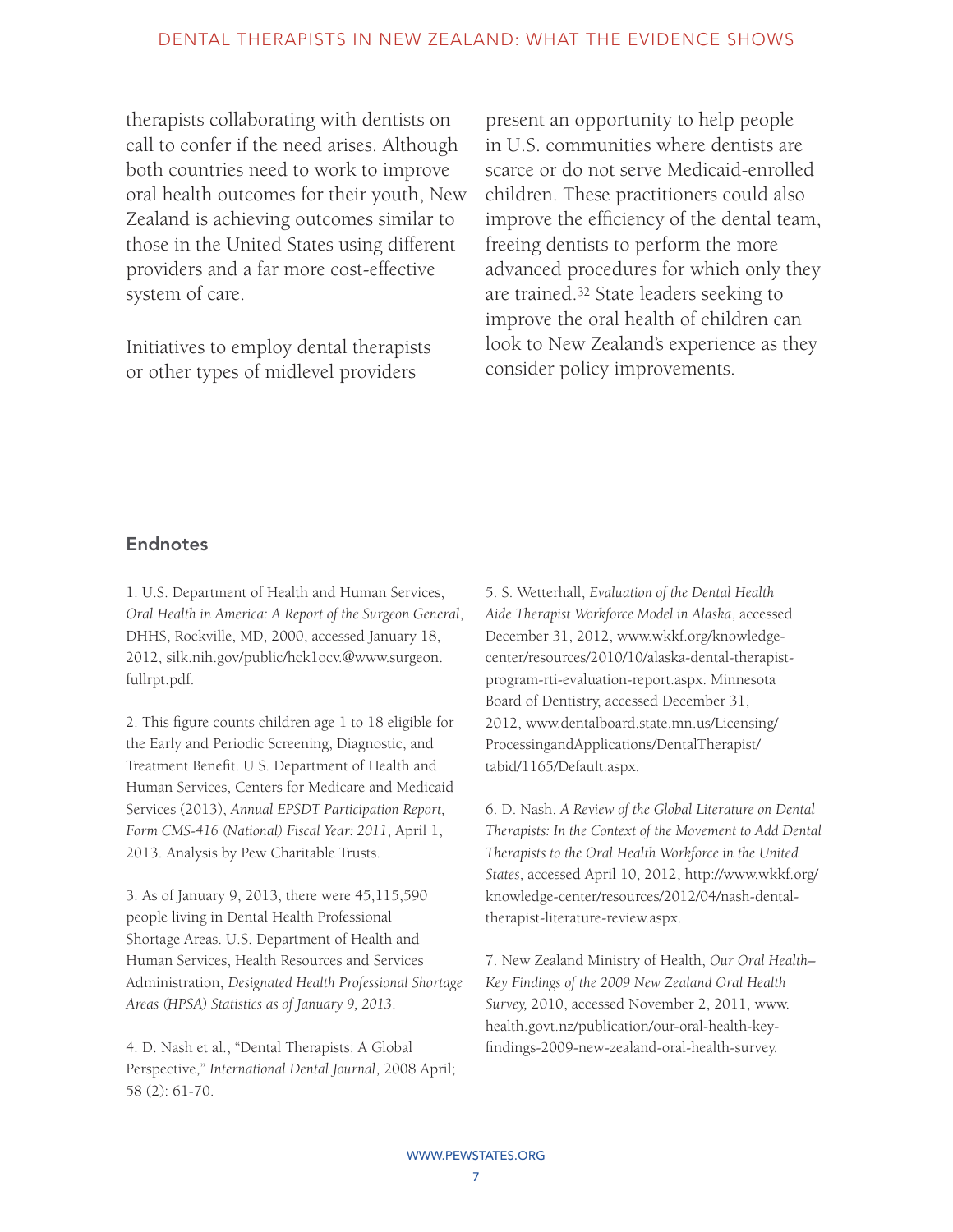#### DENTAL THERAPISTS IN NEW ZEALAND: WHAT THE EVIDENCE SHOWS

8. D. Nash, *A Review of the Global Literature on Dental Therapists: In the Context of the Movement to Add Dental Therapists to the Oral Health Workforce in the United States*, accessed April 10, 2012, [http://www.wkkf.org/](http://www.wkkf.org/knowledge-center/resources/2012/04/nash-dental-therapist-literature-review.aspx) [knowledge-center/resources/2012/04/nash-dental](http://www.wkkf.org/knowledge-center/resources/2012/04/nash-dental-therapist-literature-review.aspx)[therapist-literature-review.aspx.](http://www.wkkf.org/knowledge-center/resources/2012/04/nash-dental-therapist-literature-review.aspx)

9. D. Coates et al., "Dental Therapists and Dental Hygienists Educated for the New Zealand Environment," *Journal of Dental Education*, 2009; 73(8): 1001-8.

10. Ibid.

11. Ibid.

12. Modern dental therapists in New Zealand can be registered in both hygiene and dental therapy, which would allow them to provide care for adults and children.

13. New Zealand Ministry of Health. "Publicly funded health services: Visiting a dentist." Last updated June 2, 2011. Accessed May 14, 2013, [http://www.health.](http://www.health.govt.nz/new-zealand-health-system/publicly-funded-health-and-disability-services/visiting-dentist) [govt.nz/new-zealand-health-system/publicly-funded](http://www.health.govt.nz/new-zealand-health-system/publicly-funded-health-and-disability-services/visiting-dentist)[health-and-disability-services/visiting-dentist.](http://www.health.govt.nz/new-zealand-health-system/publicly-funded-health-and-disability-services/visiting-dentist)

14. Dental Council of New Zealand, *2012 Annual Report*, [www.dentalcouncil.org.nz/Documents/](www.dentalcouncil.org.nz/Documents/AnnualReports/DCNZ_Annual_Report_2012.pdf) [AnnualReports/DCNZ\\_Annual\\_Report\\_2012.pdf](www.dentalcouncil.org.nz/Documents/AnnualReports/DCNZ_Annual_Report_2012.pdf).

15. New Zealand Ministry of Health, *Our Oral Health– Key Findings of the 2009 New Zealand Oral Health Survey,* 2010. Chapter 7, Table 93 (ages 5-11).

16. New Zealand Ministry of Health, *Our Oral Health–Key Findings of the 2009 New Zealand Oral Health Survey,* 2010. Chapter 7, Table 93; Agency for Healthcare Research and Quality, Table 2.2: Percent of Children Age 2-17 with a Dental Visit in the Past Year: United States, 2010. Medical Expenditure Panel Survey Household Component Data. Generated May 9, 2013. [meps.ahrq.gov/mepsweb/data\\_stats/quick\\_](meps.ahrq.gov/mepsweb/data_stats/quick_tables_results.jsp?component=1&subcomponent=0&y ear=2010&tableSeries=-1&searchText=dental&searchMethod=1&Action=Search) [tables\\_results.jsp?component=1&subcomponent=0&y](meps.ahrq.gov/mepsweb/data_stats/quick_tables_results.jsp?component=1&subcomponent=0&y ear=2010&tableSeries=-1&searchText=dental&searchMethod=1&Action=Search)  [ear=2010&tableSeries=-1&searchText=dental&search](meps.ahrq.gov/mepsweb/data_stats/quick_tables_results.jsp?component=1&subcomponent=0&y ear=2010&tableSeries=-1&searchText=dental&searchMethod=1&Action=Search) [Method=1&Action=Search](meps.ahrq.gov/mepsweb/data_stats/quick_tables_results.jsp?component=1&subcomponent=0&y ear=2010&tableSeries=-1&searchText=dental&searchMethod=1&Action=Search).

17. New Zealand Ministry of Health, *Our Oral Health– Key Findings of the 2009 New Zealand Oral Health Survey,* 2010. Chapter 7, Table 93, refers to the most deprived quintile.

18. Agency for Healthcare Research and Quality, Table 2.2: Percent of Children Age 2-17 with a Dental Visit in the Past Year: United States, 2010. Medical Expenditure Panel Survey Household Component Data. Generated May 9, 2013.

19. New Zealand Ministry of Health, *Our Oral Health– Key Findings of the 2009 New Zealand Oral Health Survey,* 2010. Chapter 7, Table 93.

20. Agency for Healthcare Research and Quality, Table 2.2: Percent of Children Age 2-17 with a Dental Visit in the Past Year: United States, 2010. Medical Expenditure Panel Survey Household Component Data. Generated May 9, 2013.

21. D. Nash, *A Review of the Global Literature on Dental Therapists: In the Context of the Movement to Add Dental Therapists to the Oral Health Workforce in the United States*, accessed April 10, 2012, [http://www.wkkf.org/](http://www.wkkf.org/knowledge-center/resources/2012/04/nash-dental-therapist-literature-review.aspx) [knowledge-center/resources/2012/04/nash-dental](http://www.wkkf.org/knowledge-center/resources/2012/04/nash-dental-therapist-literature-review.aspx)[therapist-literature-review.aspx.](http://www.wkkf.org/knowledge-center/resources/2012/04/nash-dental-therapist-literature-review.aspx)

22. New Zealand Ministry of Health, *Our Oral Health– Key Findings of the 2009 New Zealand Oral Health Survey,* 2010.

23. D. Nash et al., "Dental Therapists: A Global Perspective," *International Dental Journal*, 2008 April; 58(2): 61-70.

24. New Zealand Ministry of Health, *Our Oral Health–Key Findings of the 2009 New Zealand Oral Health Survey,* 2010, p. 37, 148. Reported prevalence indicates that at least one of the 354 youth examined in the survey had a missing tooth due to decay.

25. B.A. Dye et al. "Trends in oral health status: United States, 1988–1994 and 1999–2004." National Center for Health Statistics. Vital Health Statistics 11(248). 2007. Table 27.